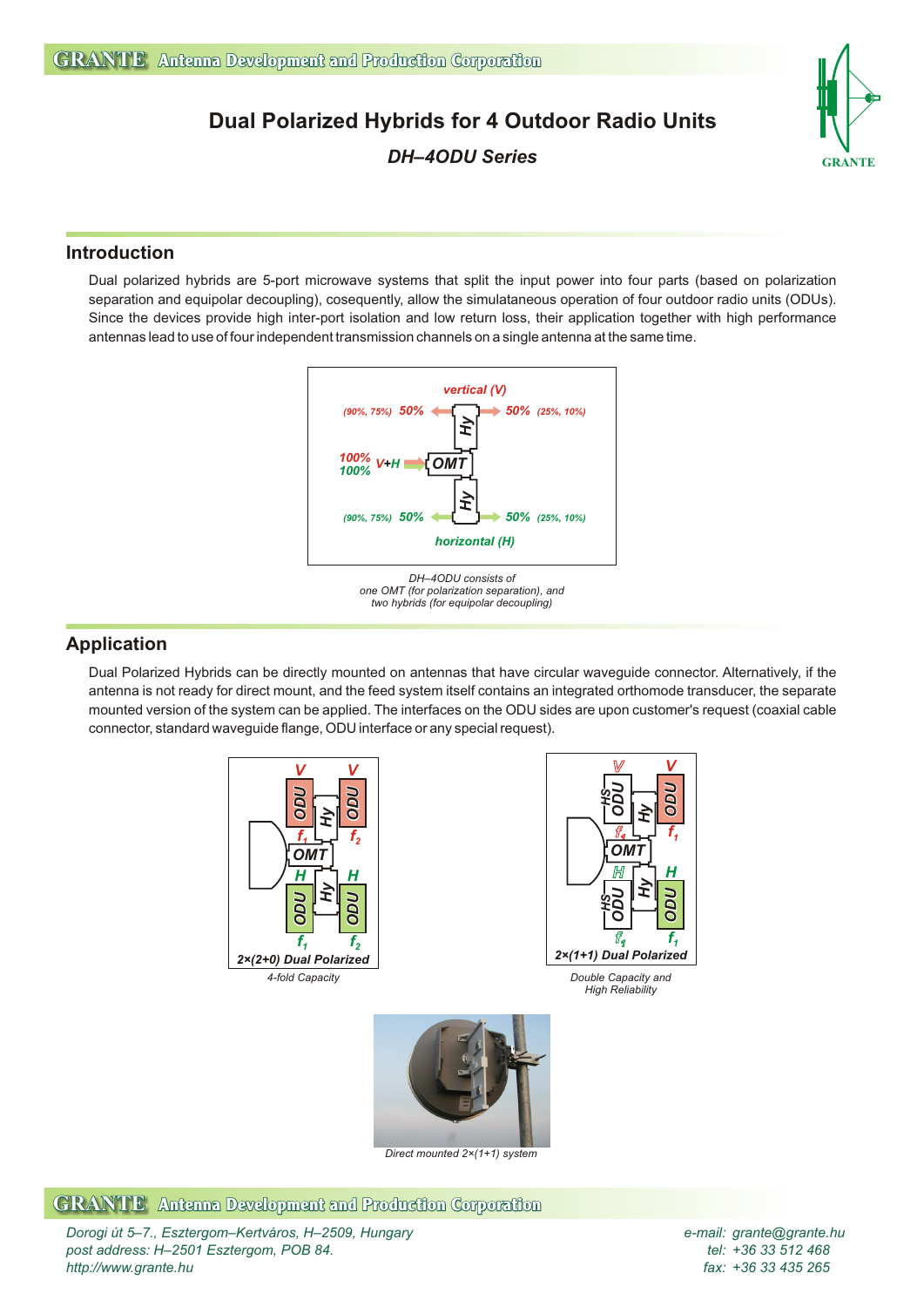## **Dual Polarized Hybrids for 4 Outdoor Radio Units**



| <b>Electrical Specification</b>                                                                                                                                                                                                                       |                   |                         |                   |                   |                   |                   |
|-------------------------------------------------------------------------------------------------------------------------------------------------------------------------------------------------------------------------------------------------------|-------------------|-------------------------|-------------------|-------------------|-------------------|-------------------|
| <b>Operating Frequency Band</b>                                                                                                                                                                                                                       | 11 GHz            | 11 GHz                  | 11 GHz            | 13 GHz            | 13 GHz            | 13 GHz            |
| <b>Operating Frequency Range</b>                                                                                                                                                                                                                      | 10.700-11.700 GHz | 10.700-11.700 GHz       | 10.700-11.700 GHz | 12.750-13.250 GHz | 12.750-13.250 GHz | 12.750-13.250 GHz |
| Insertion $Loss1$ main $V.H$                                                                                                                                                                                                                          | 4.5dB             | 2.7dB                   | 2.0 dB            | 4.5dB             | 2.7dB             | 2.0 dB            |
| Insertion Loss <sup>1</sup> standby V.H                                                                                                                                                                                                               | 4.5dB             | 8.0 dB                  | 11.8 dB           | 4.5 dB            | 8.0dB             | 11.8 dB           |
| Inter-Port Isolation identical polarization                                                                                                                                                                                                           | 20dB              | 20dB                    | 20dB              | 20dB              | 20dB              | 20dB              |
| Inter-Port Isolation cross polarization                                                                                                                                                                                                               | 40 dB             | 40 dB                   | 40 dB             | 40 dB             | 40 dB             | 40 dB             |
| <b>Return Loss</b>                                                                                                                                                                                                                                    | $-16.5$ dB        | $-16.5$ dB              | $-16.5$ dB        | $-16.5$ dB        | $-16.5$ dB        | $-16.5$ dB        |
| Interface <sup>2</sup> antenna side                                                                                                                                                                                                                   |                   | Upon Customer's Request |                   |                   |                   |                   |
| Interfaces <sup>3</sup> ODU side                                                                                                                                                                                                                      |                   | Upon Customer's Request |                   |                   |                   |                   |
| <b>Mechanical Specification</b>                                                                                                                                                                                                                       |                   |                         |                   |                   |                   |                   |
| Net Weight <sup>4</sup>                                                                                                                                                                                                                               | 7.0 kg            | 7.0 kg                  | 7.0 kg            | 7.0 kg            | 7.0 kg            | 7.0 kg            |
| Material                                                                                                                                                                                                                                              | Aluminium         | Aluminium               | Aluminium         | Aluminium         | Aluminium         | Aluminium         |
|                                                                                                                                                                                                                                                       |                   |                         |                   |                   |                   |                   |
| <b>Electrical Specification</b>                                                                                                                                                                                                                       |                   |                         |                   |                   |                   |                   |
| <b>Operating Frequency Band</b>                                                                                                                                                                                                                       | 18 GHz            | 18 GHz                  | 18 GHz            | 38 GHz            | 38 GHz            | 38 GHz            |
| <b>Operating Frequency Range</b>                                                                                                                                                                                                                      | 17.700-19.700 GHz | 17.700-19.700 GHz       | 17.700-19.700 GHz | 37.000-39.500 GHz | 37.000-39.500 GHz | 37.000-39.500 GHz |
| <b>Insertion Loss main V.H</b>                                                                                                                                                                                                                        | 4.5dB             | 2.7dB                   | 2.0 dB            | 5.2 dB            | 3.2 dB            | 2.5dB             |
| <b>Insertion Loss standby V.H</b>                                                                                                                                                                                                                     | 4.5dB             | 8.0 dB                  | 11.8 dB           | 5.2 dB            | 8.6 dB            | 12.4 dB           |
| Inter-Port Isolation identical polarization                                                                                                                                                                                                           | 20dB              | 20dB                    | 20dB              | 20dB              | 20dB              | 20dB              |
| Inter-Port Isolation cross polarization                                                                                                                                                                                                               | 40dB              | 40dB                    | 40dB              | 36 dB             | 36 dB             | 36 dB             |
| <b>Return Loss</b>                                                                                                                                                                                                                                    | $-16.5$ dB        | $-16.5$ dB              | $-16.5$ dB        | $-16.5$ dB        | $-16.5$ dB        | $-16.5$ dB        |
| Interface $2$ antenna side                                                                                                                                                                                                                            |                   | Upon Customer's Request |                   |                   |                   |                   |
| Interfaces $3$ ODU side                                                                                                                                                                                                                               |                   | Upon Customer's Request |                   |                   |                   |                   |
| <b>Mechanical Specification</b>                                                                                                                                                                                                                       |                   |                         |                   |                   |                   |                   |
| Net Weight <sup>4</sup>                                                                                                                                                                                                                               | 7.0 kg            | 7.0 kg                  | 7.0 kg            | 7.0 kg            | 7.0 kg            | 7.0 kg            |
| <b>Material</b>                                                                                                                                                                                                                                       | Aluminium         | Aluminium               | Aluminium         | Aluminium         | Aluminium         | Aluminium         |
| Different coupling coefficients are available upon request.<br>$^2$ Direct and separate mounting is available upon request. Direct mounting is possible for several types of antennas (from several manufacturers) with circular waveguide connector. |                   |                         |                   |                   |                   |                   |

*3 Coaxial cable connector, standard waveguide flange or any ODU interface is available upon request. <sup>4</sup> Approximate value (net weight depends on the required interfaces).*

#### **GRANTE Antenna Development and Production Corporation**

*Dorogi út 5–7., Esztergom–Kertváros, H–2509, Hungary grante@grante.hu post address: H–2501 Esztergom, POB 84. www.grante.hu*

*tel: +36 33 512 468 fax: +36 33 435 265*